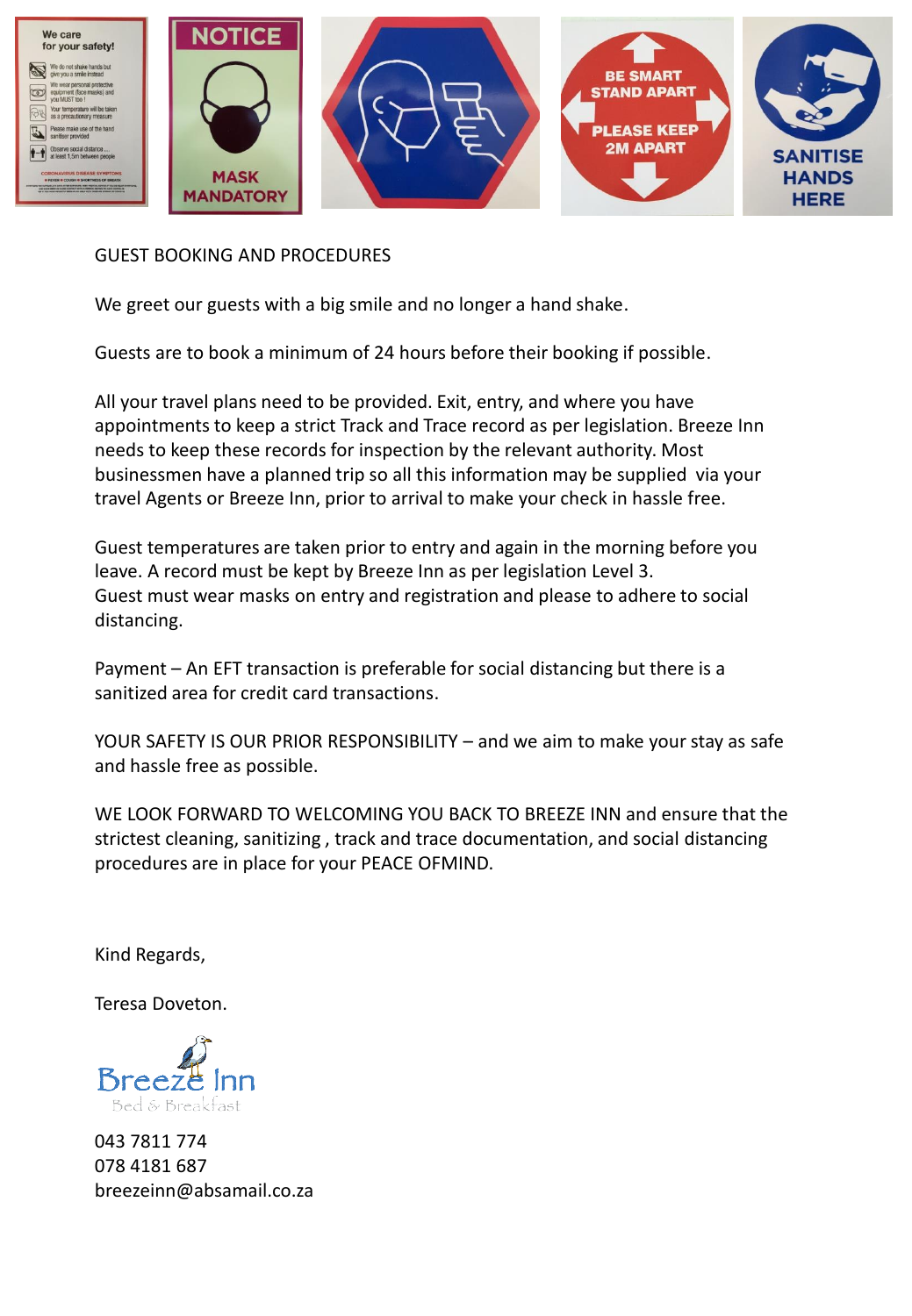## ROOMS:

All our rooms have an EXTERIOR entrance to allow for social distancing. There is a foot sanitizer pad at each entrance and a packet to place your shoes should you wish.

Rooms are vacated by 09H00 am to allow sufficient time for thorough cleaning and infection control measures.

24 hours before next guest occupancy.

All linen and towels are washed at a very high temperature.

Bathrooms and all surfaces are cleaned and disinfected with products according to the "emerging viral pathogens guidelines for Antimicrobial pesticides".

Rooms all have double exterior doors and windows - which are open during cleaning allowing ventilation and remains vacant for 24hrs before new guest occupancy to check in by 13H00.

Each room has an emergency button with alarm should there be any emergency or medical assistance required. This alarm is responded by us the Owners who live on the property.

Tea/coffee stations – sealed individual portions with disposable cups/spoons.

Your rooms will not be serviced during high Level 3 unless your stay is longer than 3 days for your protection. Linen and room service is changed on day 4 of a stay. Bin packets may be left outside your door daily for removal. There will be enough guest amenities in your room for the duration of your stay. Please use a fresh towel each day and place your used towel in the laundry bin.

Sanitizer and special cleaning sprays and wipes are available in your rooms, plus empty packets to place your used clothes items.

We are a call away for any special requests.

## DINING AREA:

Sanitization area for guests.

Social distancing of 2m per guest setting.

Our staff will have masks, face shields, plastic aprons and gloves.

Breakfast: NO BUFFET OPTIONS.

Each guest setting will have unpeeled fruit, sealed yoghurts, sealed cereal, butter and jam.

A served plated of cooked food will be chosen from the menu options or dietary requirements.

Tea/coffee will be served to each guest.